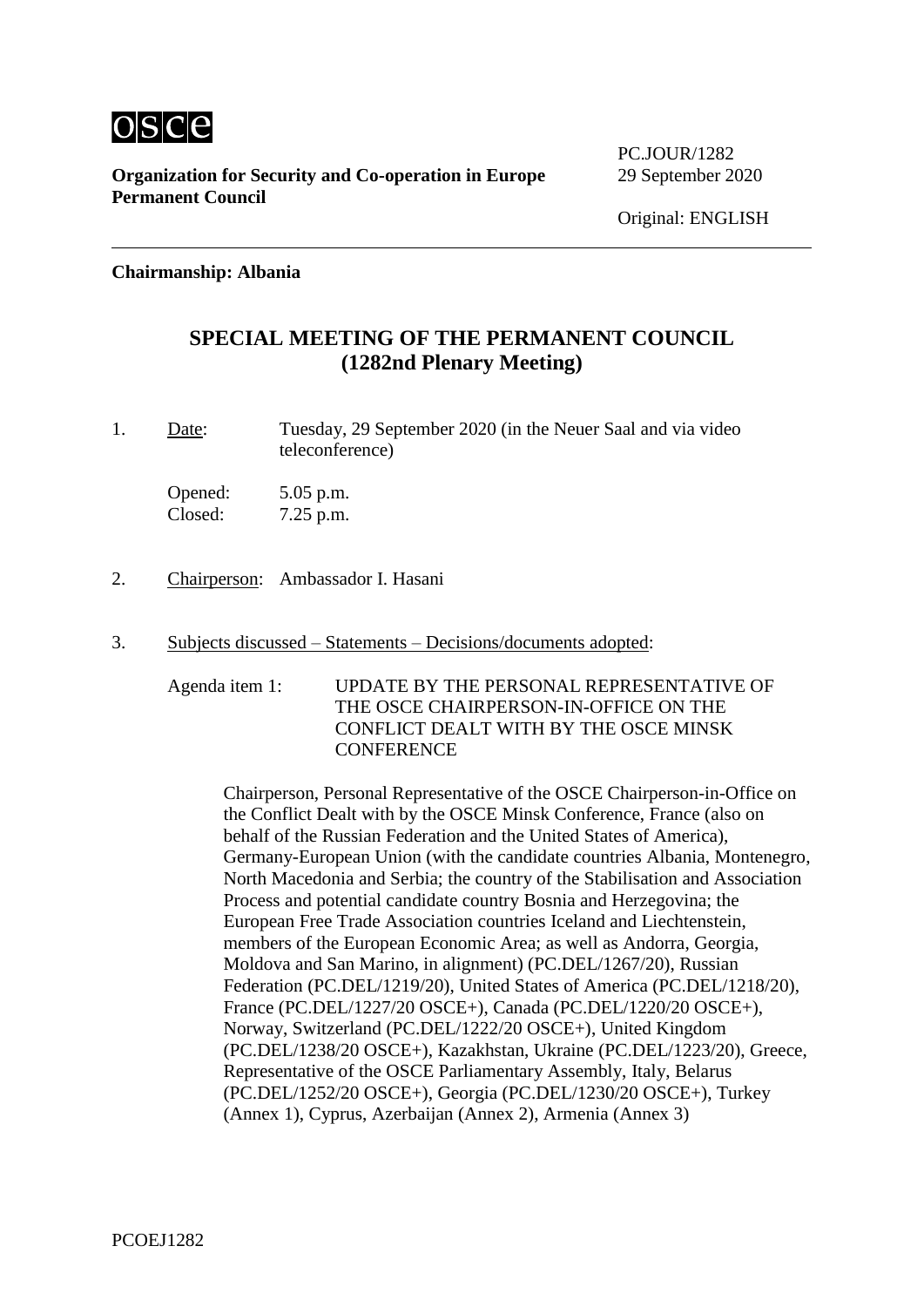Agenda item 2: REVIEW OF CURRENT ISSUES

None

Agenda item 3: ANY OTHER BUSINESS

None

4. Next meeting:

Thursday, 1 October 2020, at 10 a.m., in the Neuer Saal and via video teleconference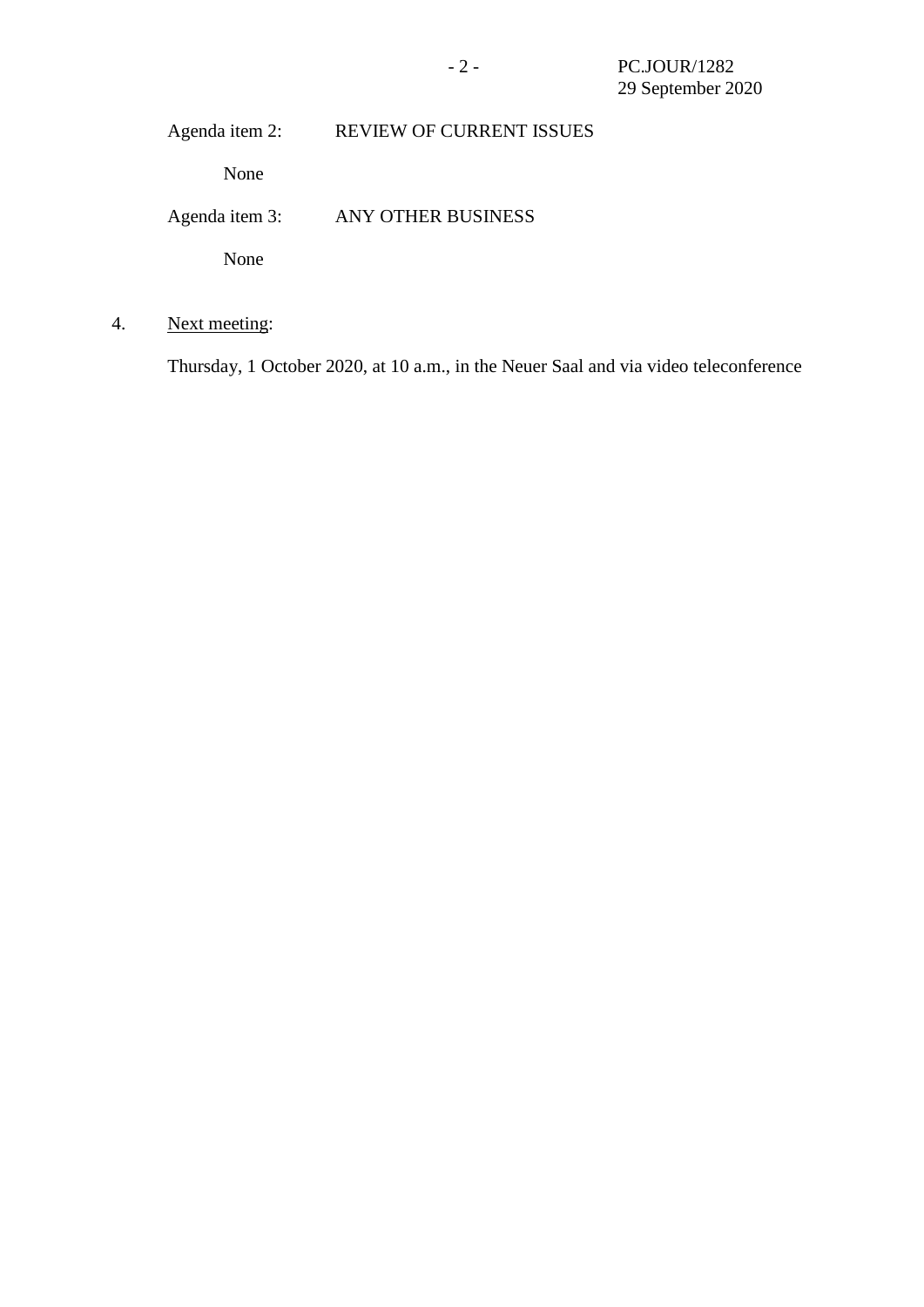

**Organization for Security and Co-operation in Europe** 29 September 2020 **Permanent Council** Annex 1

PC.JOUR/1282

Original: ENGLISH

**1282nd Plenary Meeting** PC Journal No. 1282, Agenda item 1

# **STATEMENT BY THE DELEGATION OF TURKEY**

Thank you, Mr. Chairperson.

We appreciate the presence of the Personal Representative of the OSCE Chairperson-in-Office on the Conflict Dealt with by the OSCE Minsk Conference. We have taken note of his update.

Mr. Chairperson,

Azerbaijan is a country with which Turkey has deep-rooted friendly ties and brotherly relations. As President Erdoğan stated on 27 September, the Turkish nation continues to stand by its Azerbaijani brothers and sisters with all its means, as it has always done.

On 27 September, Armenian armed forces launched intense shelling with heavy arms against Azerbaijani army positions and civilian residential areas in violation of the ceasefire along the contact line in Nagorno-Karabakh.

We strongly condemn the Armenian attacks. We would like to express our condolences to Azerbaijan on the loss of the Azerbaijanis who lost their lives in the attacks, and to their families. We wish speedy recovery to the wounded.

The Armenian attacks constitute a clear violation of international law and have caused civilian casualties. Armenia's provocations have now reached a level that directly targets international and regional peace and stability. Armenia has once again shown that it is the biggest obstacle to peace and stability in the region.

Turkey supports Azerbaijan fully and with unwavering solidarity in this process. Our support for Azerbaijan is not just due to our special bonds. We strongly support Azerbaijan because it occupies the moral high ground. It is the damaged party in terms of international law. It has also been suffering the humanitarian burden, with hundreds of thousands of internally displaced persons.

Azerbaijan is using its right of self-defence in order to protect its people and its territorial integrity. It is important to see that from a legal point of view, the Azerbaijani armed forces are conducting counter-operations within Azerbaijan's own internationally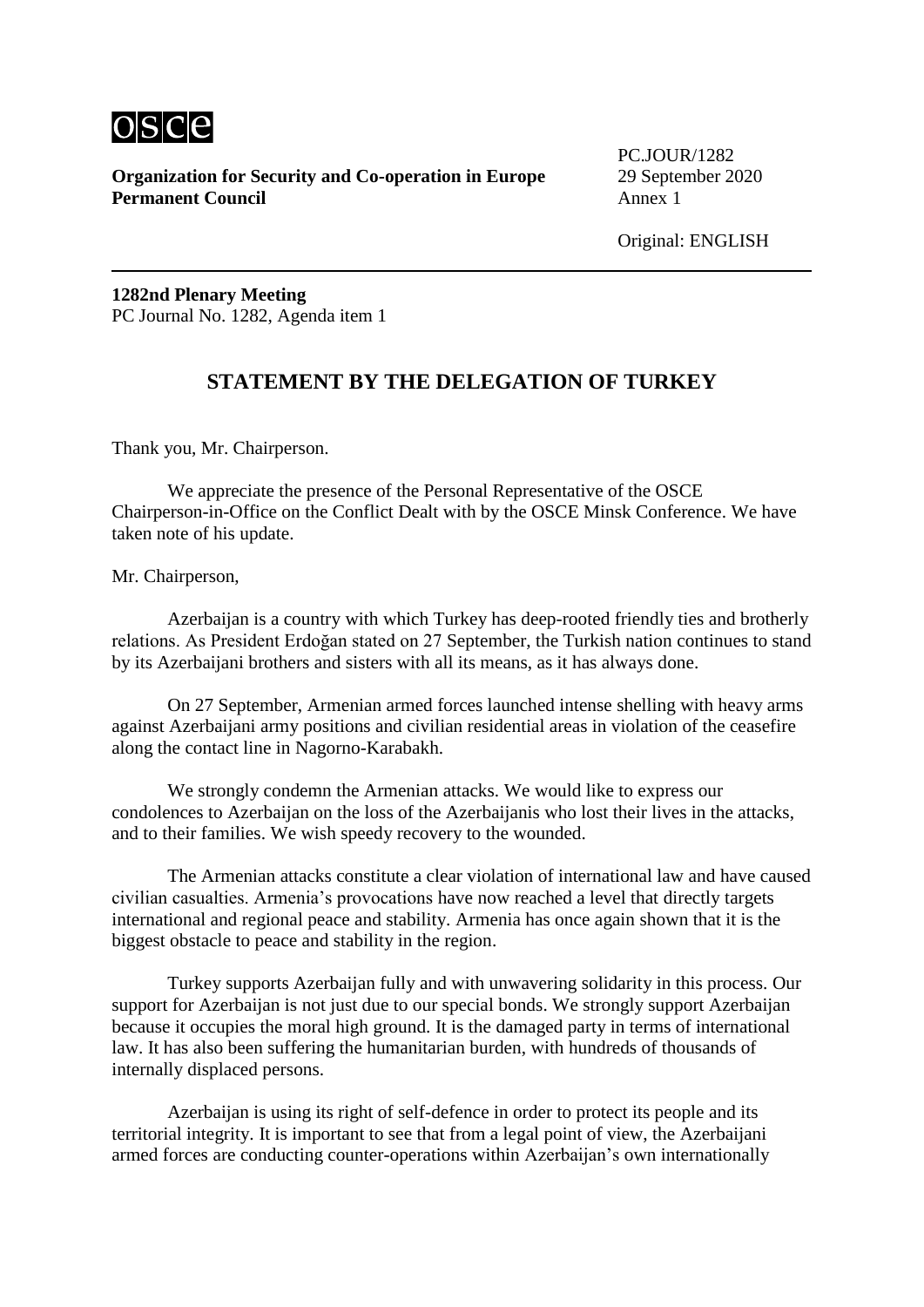recognized borders, on territory which has been under illegal Armenian occupation for nearly three decades.

Armenia prefers the conflict to remain unsolved. It benefits from the deadlock. It portrays itself as if it was negotiating. It is happy with years of no-result from the Minsk Group. The non-resolution of the conflict rewards Armenia. This is not sustainable. And it is legally and morally wrong. The Armenian approach to perpetuating its illegal occupation is even stated in Armenia's new National Security Strategy Paper.

Armenia has also started the illegal settlement of ethnic Armenians on occupied territories, including ethnic Armenians from the Middle East. This is in contravention of the Geneva Conventions. Armenia is trying to change the demographic structure of the territories it has occupied.

Turkey has adopted a consistent attitude regarding the Nagorno-Karabakh conflict from the beginning. Turkey continues to support a peaceful and negotiated solution on the basis of international law and within the territorial integrity of Azerbaijan.

We understand the disappointment of Azerbaijan at the failure of the Minsk Process to make concrete progress towards a solution. We find it understandable that Azerbaijan protects its rights against Armenia. Armenia is guilty. Yet, it tries to play the innocent and seeks to pass the buck. This is the Armenian psychology.

Armenia is resorting to the practice of distorting historical events. It is acting in hysteria. This approach is the manifestation of a mentality which constructs its identity by solely deriving enmity from a one-sided interpretation of history and which tries to legitimize its own aggression in contravention of international law.

#### Mr. Chairperson,

Standing – in the name of impartiality – at an equal distance from the offender and the victim means rewarding the invader, namely Armenia. This approach is neither legally nor morally correct. Neutral statements of concern only appease and maybe even encourage Armenia. They do not deter Armenia.

The Armenian disregard of the United Nations Security Council resolutions and OSCE decisions is making a mockery of international norms. And the Minsk Group has not been able to change this for years. How can we talk about a rules-based international order if we turn a blind eye to this land-grab?

The international community should stand with the righteous and with the real victim.

We call upon the international community, in particular the Co-Chairs of the Minsk Group, to exert pressure on Armenia in a way calculated to induce it to return to meaningful and comprehensive negotiations.

I request that this statement be attached to the journal of the day.

Thank you.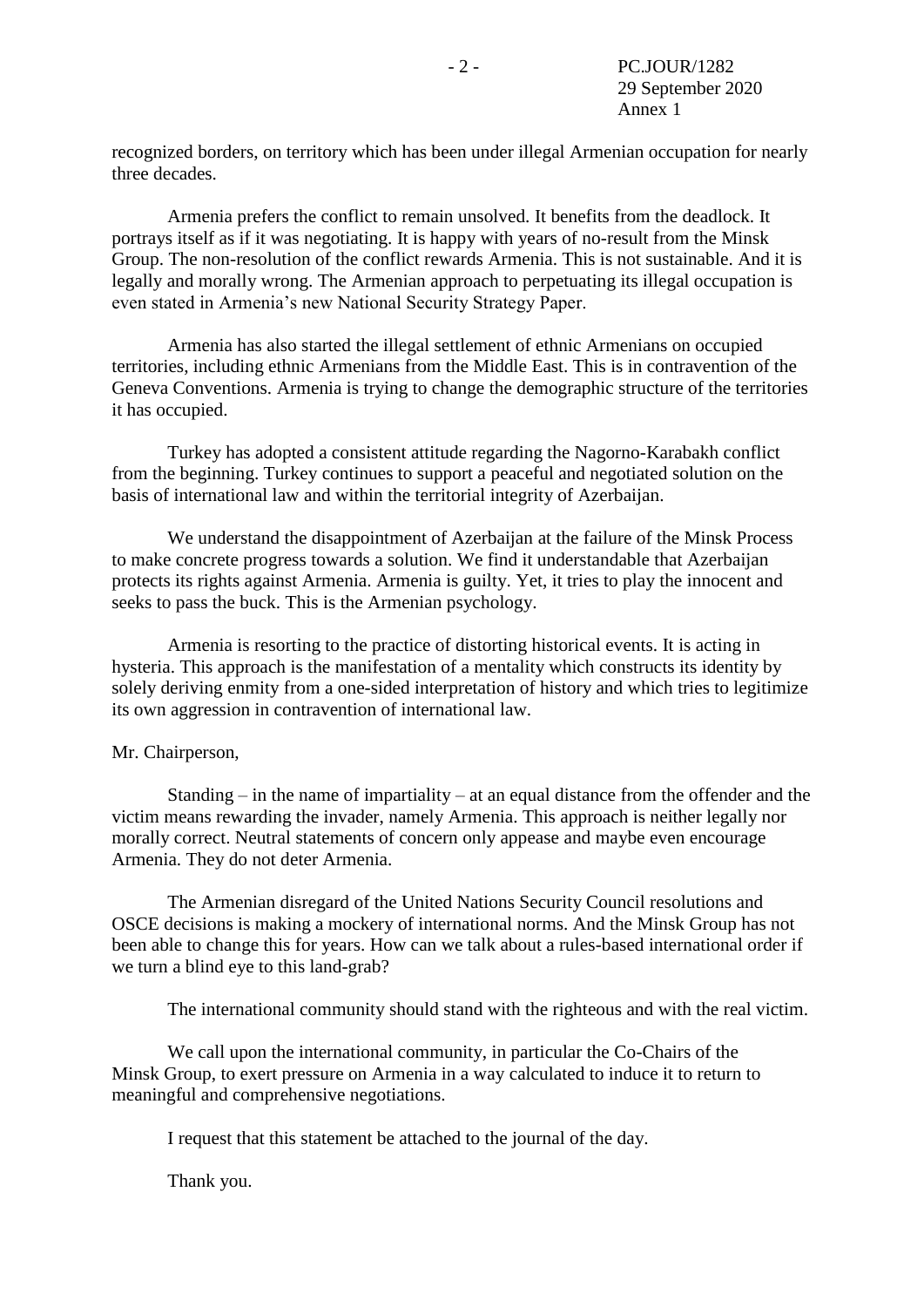

**Organization for Security and Co-operation in Europe** 29 September 2020 **Permanent Council** Annex 2

PC.JOUR/1282

Original: ENGLISH

**1282nd Plenary Meeting** PC Journal No. 1282, Agenda item 1

# **STATEMENT BY THE DELEGATION OF AZERBAIJAN**

Mr. Chairperson,

To begin with, we wish to express our disappointment that the Albanian Chairmanship decided to call this special meeting of the Permanent Council without proper prior consultation with the delegation of Azerbaijan.

I would like to draw the attention of the Permanent Council to yet another large-scale military provocation by Armenia against Azerbaijan along the front line. In the morning of 27 September 2020, the armed forces of Armenia opened fire and attacked the positions of the armed forces of Azerbaijan, using large-calibre weapons, mortar launchers and artillery. As a result, there have been casualties among the civilians and military servicemen of Azerbaijan. Substantial damage has been inflicted upon private and public properties and infrastructure. As of today, 12 civilians have been killed, including two children. Five of them were members of one family. Thirty-five civilians have been seriously wounded.

As was the case in April 2016 and most recently in July 2020, Armenian armed forces are deliberately targeting civilian population and infrastructure in violation of Armenia's obligations and fundamental norms and principles of international law, including international humanitarian law. As we speak, Armenian armed forces are continuing the artillery shelling of densely populated areas inside Azerbaijan adjacent to the front line. One hundred and fifty residential buildings have been destroyed. The fact sheet has been distributed under reference number SEC.DEL/394/20.

In order to repel military aggression by Armenia and ensure the security of civilians and densely populated residential areas deep inside the internationally recognized territories of Azerbaijan, the armed forces of Azerbaijan are undertaking counter-offensive measures within the right of self-defence and in full compliance with international humanitarian law. Azerbaijan is acting on its own sovereign soil, taking adequate and proportionate measures necessary to repulse the imminent threat to its sovereignty and territorial integrity and to the security of its civilian population.

On account of the continued occupation by the armed forces of Armenia of the Nagorno-Karabakh region and adjacent districts of Azerbaijan and of armed attacks and military provocations against Azerbaijan, the President of the Republic of Azerbaijan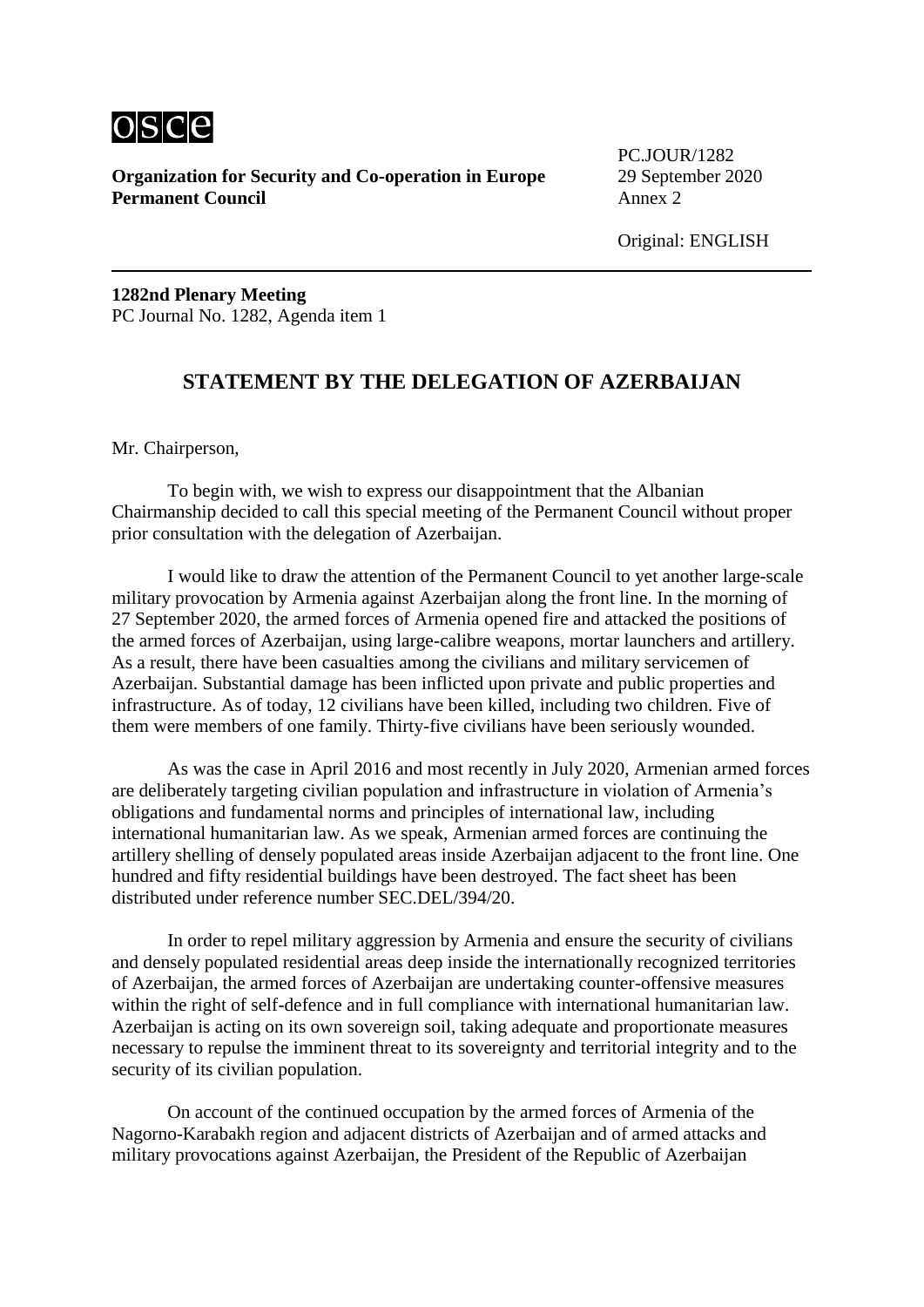declared martial law in the country starting from midnight on 27/28 September 2020, in accordance with the relevant provisions of the Constitution of the Republic of Azerbaijan.

This act of aggression by Armenia against Azerbaijan is yet another blatant violation of fundamental norms and principles of international law and in particular international humanitarian law, including the Geneva Conventions of 1949 and their Additional Protocols, and furthermore of United Nations Security Council resolutions 822, 853, 874 and 884 of 1993, demanding the immediate, complete and unconditional withdrawal of the armed forces of Armenia from the occupied territories of Azerbaijan, and of United Nations General Assembly resolution A/RES/62/243 entitled "Situation in the occupied territories of Azerbaijan".

This armed attack is not an isolated or sporadic act, but is part of Armenia's widespread and systematic policy of the use of force and should be considered in the context of consistent attempts by the leadership of Armenia to derail the peace process by resorting to irresponsible statements and actions. It is the continuation of the most recent provocations by the Armenian side, including its armed attack in the direction of Tovuz district from 12 to 16 July 2020, the sabotage-reconnaissance group's provocation in the direction of Goranboy district on 23 August, illegal change of the demographic, cultural and physical character of the seized lands, including by the settlement of the Armenian population into these territories and engaging in unlawful economic and other activities there, as well as other provocative statements and actions by the Armenian leadership.

In the interest of time, I will not list all the warmongering statements and actions on the part of the Armenian leadership. The delegation of Azerbaijan has distributed among the participating States a non-exhaustive compilation in the document SEC.DEL/373/20. Today, I will focus on some of these notorious actions, their consequences and implications for the conflict settlement process, and the way forward.

Despite certain expectations, the calm situation along the front line since at least September 2018 did not result in progress in the negotiations. On the contrary, notwithstanding a certain intensification in the frequency of meetings between Armenia and Azerbaijan, Armenia's lack of political will to resolve the conflict further crystallized into an open defiance of any kind of progress in the process of political settlement of the conflict. Instead of delivering on its commitment to prepare its population for peace, the Armenian leadership has replicated its predecessors' policy, both in words and deeds, and has even gone further by derailing the peace process beyond repair. The Armenian Prime Minister's statement "Karabakh is Armenia" stands as the most serious blow to the negotiation process. Most recently, he put forward unacceptable and groundless so-called seven conditions to Azerbaijan, including his new invention, the so-called "self-determination without limitations", which has nothing in common with international law and the OSCE principles and commitments and runs contrary to the United Nations Security Council resolutions and OSCE decisions on the Armenia-Azerbaijan conflict.

Armenia is continuously challenging the format of negotiations by attempting to introduce the unlawful puppet regime it established in the occupied territories as party to the negotiations. The Armenian senior officials publicly denounce their adherence to the logic and understandings that have underlain the OSCE Minsk Group-led negotiation process for years. They reject the step-by-step approach in the conflict settlement and misinterpret the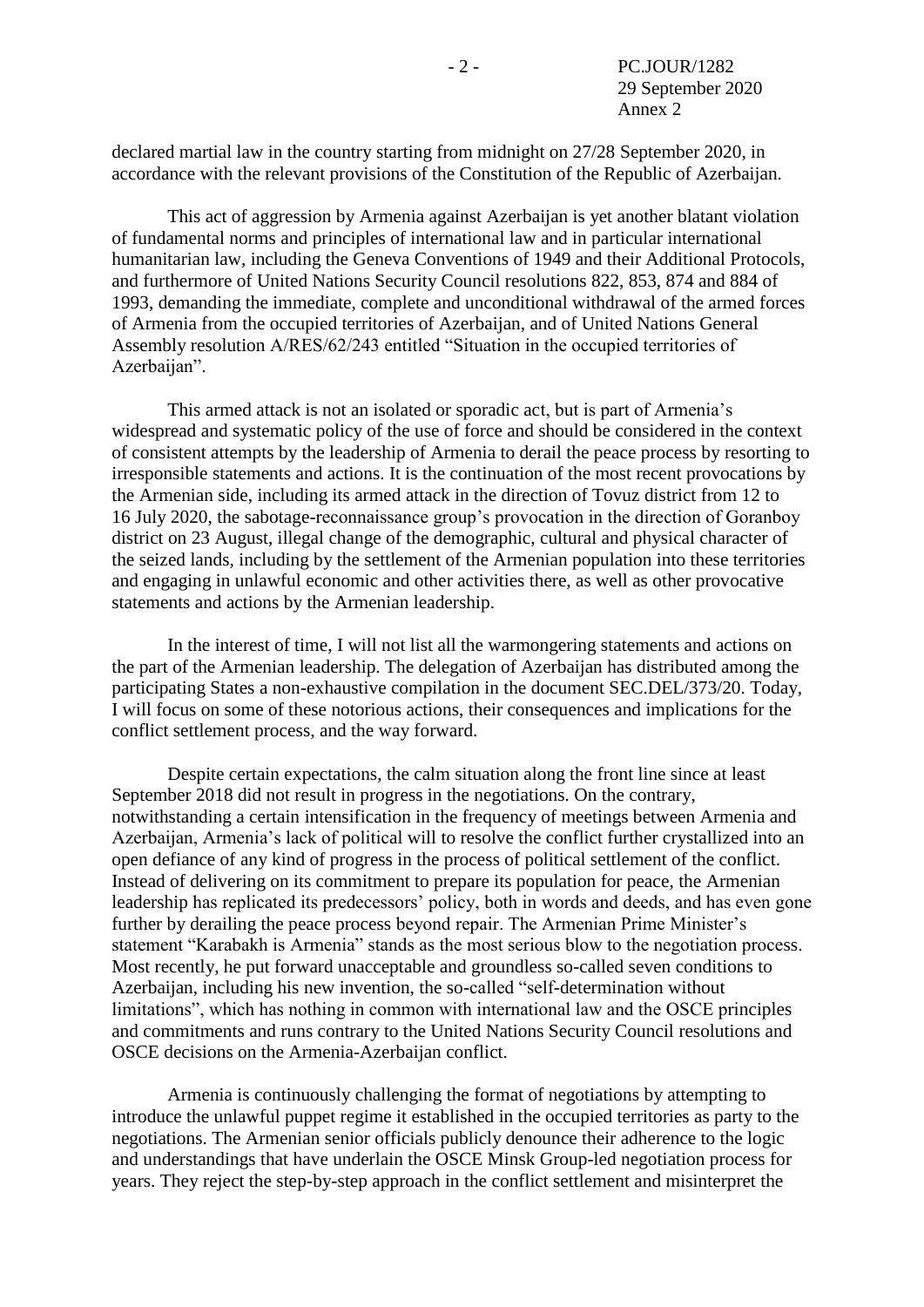key OSCE documents and decisions on the conflict settlement and also the principles of the Helsinki Final Act.

These statements and actions vividly demonstrate that this country has chosen not to seize the opportunity to engage constructively in the negotiations and is desperately trying to derail the peace process at all costs in order to prolong the occupation of the territories of Azerbaijan with a view to imposing a fait accompli.

Let me reiterate once again that the step-by-step approach, addressing in the first stage the elimination of the major consequences of the conflict, starting with immediate, complete and unconditional withdrawal of the Armenian armed forces from the Nagorno-Karabakh region and other occupied territories of Azerbaijan, is based on the relevant United Nations Security Council resolutions and OSCE decisions, in particular of the Helsinki Additional Meeting of the CSCE Council of Ministers for Foreign Affairs of 1992 and the 1994 Budapest Summit decision defining the mandate of the Co-Chairs of the OSCE Minsk Group and providing the political and legal framework for the resolution of the conflict. These are consensus-based decisions of the OSCE endorsed by the relevant United Nations Security Council resolutions and are not subject to re-negotiation. We have repeatedly warned our interlocutors that deviation from this established framework of negotiations is a serious blow to the entire peace process and must be properly addressed by the international community, in particular the Co-Chairs of the OSCE Minsk Group.

There have been statements to the effect that there is no military solution to the conflict. We also would like to believe that. But when making such statements, one should also consider what the impediments to the political resolution of the conflict are, what the obstacles to eliminating its consequences are, and what steps must be taken to address them. Are we moving in the right direction? Are we, the OSCE participating States, doing enough to implement our own decisions? In response we hear deafening silence.

The lack of adequate reaction on the part of the international community, including the OSCE, to Armenia's irresponsible, warmongering statements and aggressive actions, notorious double standards and selective approaches in application of the principles of the Helsinki Final Act has only contributed to this country's sense of impunity and to the permissiveness that led to the Armenian adventurism of two days ago.

Today I am addressing those who have called for a ceasefire and resumption of serious, substantive negotiations. I will take this opportunity to dwell upon the issue of a ceasefire, referred to by the representatives of the European Union (including aligned countries), the Russian Federation, the United States of America, France, Canada, Norway, Switzerland, the United Kingdom, Kazakhstan, Greece, Italy, Belarus, Georgia, Cyprus and the OSCE Parliamentary Assembly, since the experience of previous years shows that their interpretation of ceasefire is very narrow.

First, the ceasefire must be respected and implemented fully and unreservedly. One cannot demand to abide by a ceasefire regime only to the extent that it fits one's own interests, but ignore its violations when it does not. As we have repeatedly pointed out to the international community, the continuation of the conflict and the illegal presence of the Armenian armed forces in the occupied territories of Azerbaijan remain the main causes for violation of the ceasefire regime and for escalation of the situation. The 1994 ceasefire stems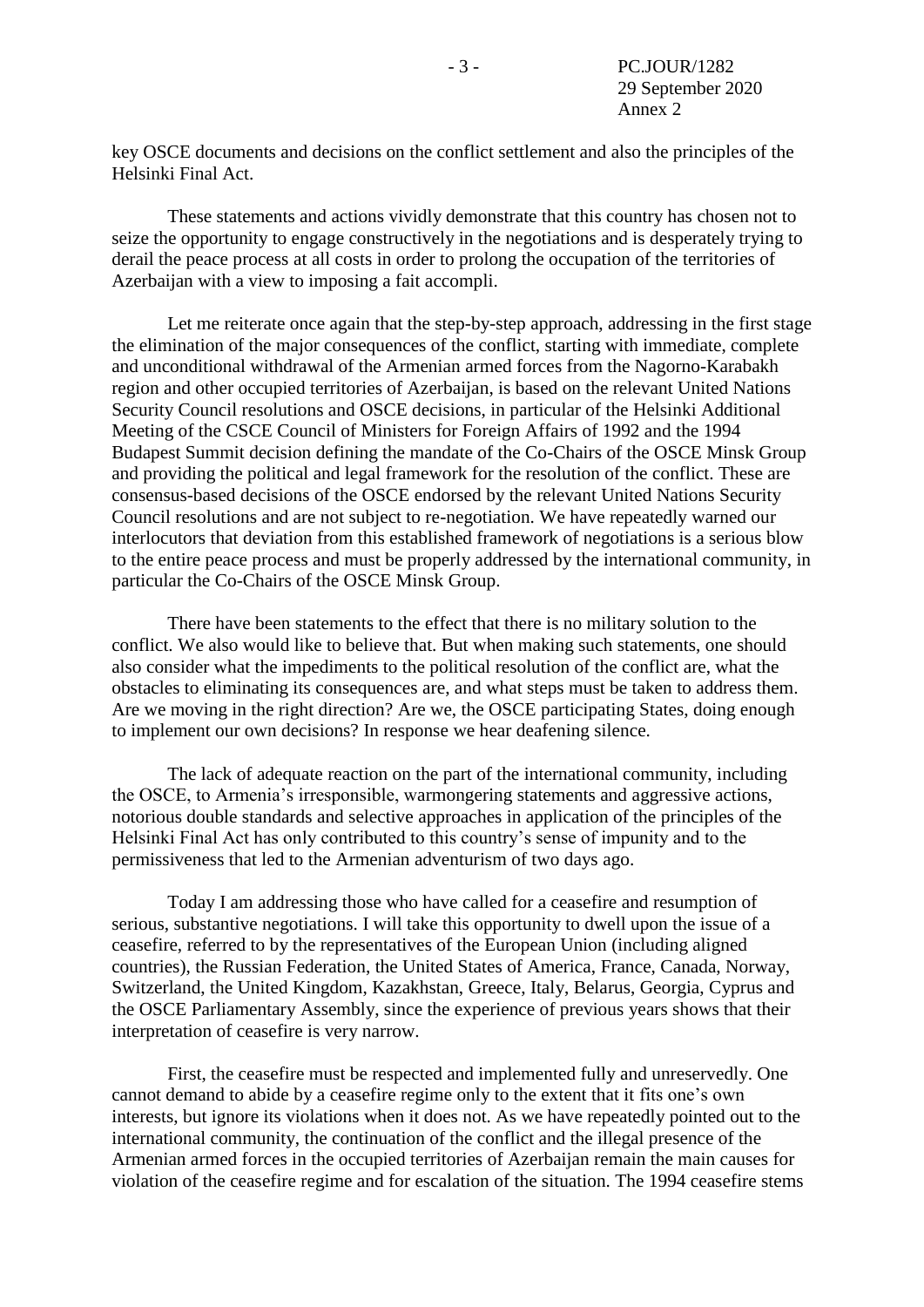from and is based on relevant United Nations Security Council resolutions. United Nations Security Council resolution 822 of 1993 makes an explicit connection between the cessation of all hostilities through the establishment of a durable ceasefire and the immediate withdrawal of all occupying forces from the occupied territories of Azerbaijan. The 1994 cessation of fire and of all military activities in the conflict zone required both sides to pursue a set of specific measures such as withdrawal of troops from the occupied territories, deployment of international observers, restoration of communications, return of displaced population and the continuation of the negotiation process. Therefore, the ceasefire accord established a clear linkage between the cessation of fire and military activities on the one hand, and the withdrawal of the Armenian troops from the occupied territories, the restoration of communications and the return of internally displaced persons to their homes on the other. Similar elements are reflected in relevant OSCE documents of 1992, 1994 and 1996 with a slightly different wording.

So, we have to be clear that these measures and the linkages between them have to be considered in their entirety and not with the singling out of particular elements. One cannot demand respect for the ceasefire regime and at the same time limit its scope of application only to exchange of fire across the front line from different types of weapons. Violations of the ceasefire include such instances as attempts to consolidate the occupation of territories, entrenching and building up military positions, transferring military equipment and hardware to these territories, conducting large-scale military exercises, refusing to withdraw from the occupied territories, or denying the return of internally displaced persons to their homes of origin. These are the major elements of the policy and practice that Armenia openly pursues over the last decades in direct violation of the ceasefire accord. However, we have not heard for decades any condemnation of these violations of the ceasefire regime, neither in the OSCE nor in public.

Second, a ceasefire, even when it is long-standing, is not meant to last forever. It is meant to be a springboard for diplomatic action to resolve the conflict politically. I wish to stress that in the ceasefire accords, Azerbaijan and Armenia reaffirmed their commitment to accelerate and intensify the negotiations for the conclusion of a political agreement on cessation of the armed conflict. This commitment is a key element and integral part of the ceasefire regime, and one which identifies its overall purpose. The ceasefire regime can hardly be sustainable if there are no substantive negotiations towards resolution of the conflict. The negotiations have been undermined by the Armenian leadership's refusal to engage in substantive talks, accompanied by extremely provocative and bellicose statements. That was the main reason behind the failure of the ceasefire. The recent escalation proves this fact.

As far as calls for substantive negotiations are concerned, such negotiations must have concrete objectives, outcomes and outputs as identified by the United Nations Security Council resolutions and the OSCE decisions. We have not seen clarity as to what the objectives of the Minsk Process are and what the concrete outputs for the Minsk Group should be in order to achieve those objectives. When we wanted to clarify these objectives, including through the Unified Budget process, we were faced with resistance from the Co-Chair countries, the High-Level Planning Group and the Personal Representative of the Chairperson-in-Office. Instead, what we were offered was to discuss vague conditions conducive to resumption of negotiations, which in itself is a precondition. Since at least September 2018 we have seen unprecedented calm along the front line. Has it resulted in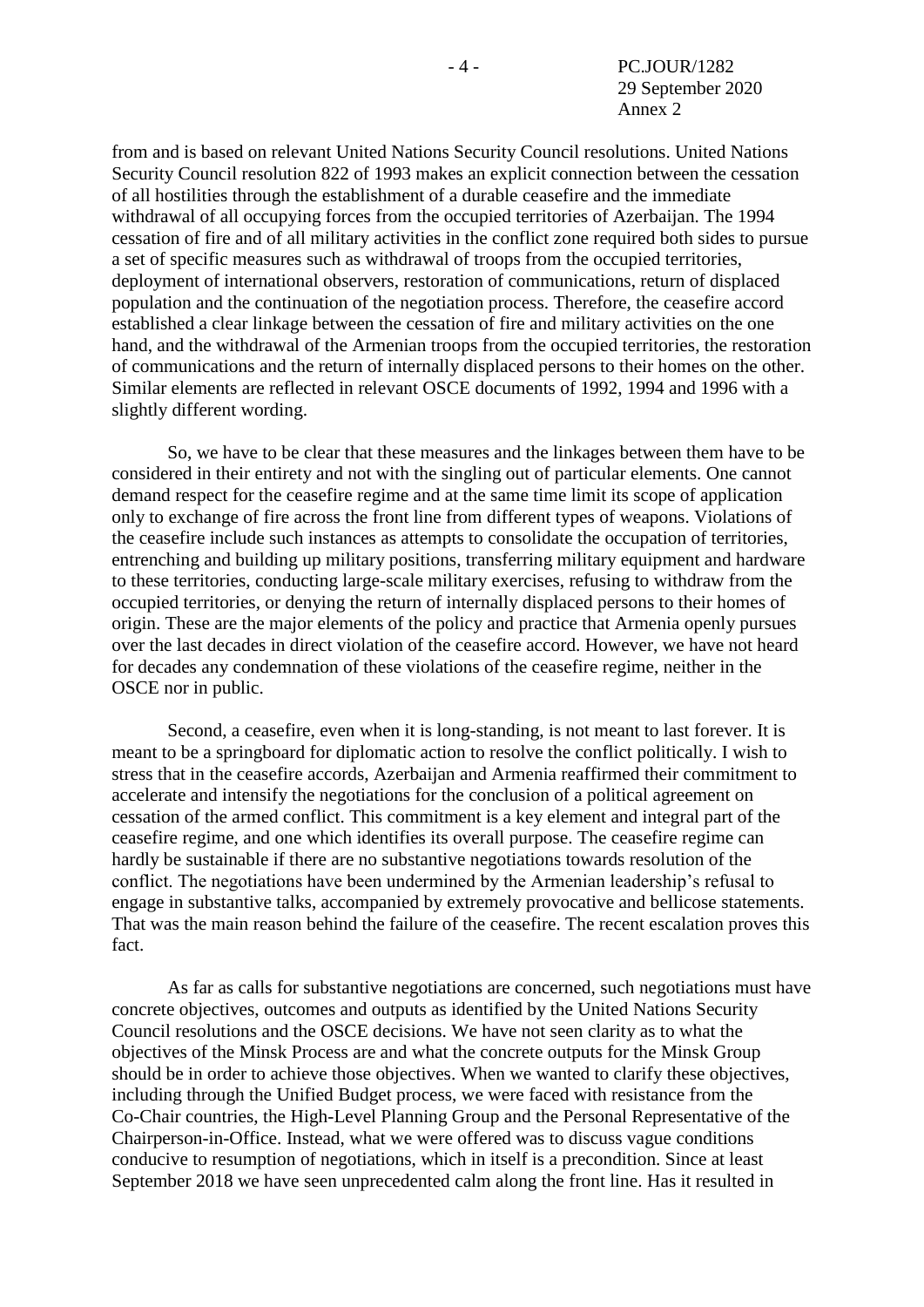substantive result-oriented negotiations or any perceptible progress that we could register?! The answer is no.

Azerbaijan has consistently stated that the current status quo and tensions along the front line do not serve its interests and it is the party most interested in finding a soonest, durable solution to the conflict. However, the armed forces of Azerbaijan will not sit idly by but will respond appropriately to provocations and ceasefire violations by Armenia. It should be made clear that neither the 1993 United Nations Security Council resolutions nor the ceasefire divested Azerbaijan of its inherent right of self-defence under Article 51 of the United Nations Charter that solidified once and for all, in view of the continuing aggression and occupation of our territories by Armenia, which has been determined as unlawful by the United Nations Security Council.

In the above-mentioned circumstances, Azerbaijan is compelled to defend its citizens and its territory against the armed aggression of Armenia. Azerbaijan's position is impeccable from all legal, political and moral points of view as it is acting within its internationally recognized territory in response to an external armed attack by Armenia and in the absence of any condemnation of the occupying power or of effective mediation efforts by the OSCE Minsk Group.

Our military objectives are to protect and to prevent further loss of life of innocent Azerbaijani civilians by neutralizing the illegal presence of the Armenian armed forces in the occupied territories of Azerbaijan and to achieve a sustainable and durable peace in our country and region.

I wish to inform the Permanent Council that the Azerbaijani armed forces have successfully started to implement the tasks outlined by the President of Azerbaijan and have liberated part of the occupied territories of Azerbaijan.

The administration of the President, Defence Ministry and Ministry of Foreign Affairs of Azerbaijan have been providing regular press briefings and updates on the military counter-offensive operation carried out along the entire perimeter of the line of contact in full compliance with international humanitarian law, in particular the Geneva Conventions of 1949 and their Additional Protocols.

It should be stressed that speculations about mercenaries being used and a third-party involvement in the military operation on the side of Azerbaijan are groundless. The only forces conducting the military operation are the Azerbaijani armed forces. The morale and motivation of the Azerbaijani armed forces and the Azerbaijani people are very high and the determination of our nation to liberate our occupied territories is unflinching.

Azerbaijan is resolutely determined to continue the counter-offensive operation until its sovereignty and territorial integrity are fully restored and all threats and risks to the safety and security of Azerbaijani people are eliminated. Once the Armenian armed forces' illegal presence in our territories has been eliminated, Azerbaijan will be ready to engage in dialogue with partner countries and the international community on reconstruction and rehabilitation efforts for the conflict-affected territories. We hope that at that stage it will be possible for the region to be exposed to more opportunities for co-operation and development.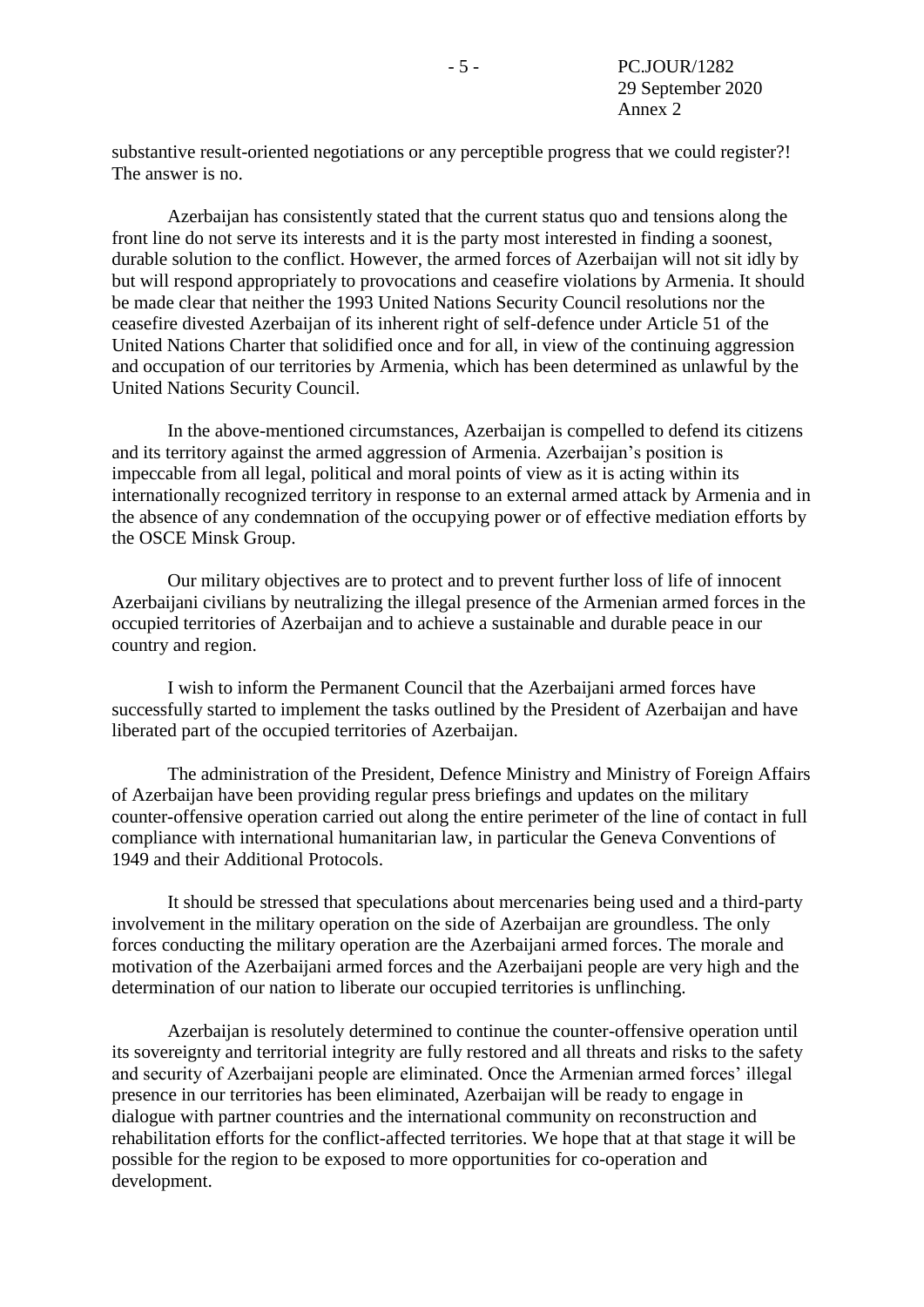Azerbaijan would like to sincerely thank those countries and international organizations who have extended their principled and resolute support to Azerbaijan in its just cause and struggle in the Patriotic War. This has been a serious test for our friendship and the supremacy of international law and Azerbaijan will never forget your backing. Especially, I would like to extend my gratitude to the people and government of brotherly Turkey, which on various levels has stood together with the Azerbaijani nation on this path. We are proud to have such an ally and brotherly country as Turkey standing together with Azerbaijan for justice and security.

Azerbaijan understands that the road to a region free of conflict and occupation may be thorny, deeply painful and sorrowful for the people of our neighbouring country of Armenia, who for generations have been led astray by the previous and current regimes' dreams of territorial expansionism based on discrimination against Azerbaijanis. However, the Azerbaijani nation was patient enough under the continued occupation of its territories to pin its hopes on a change in the mindset of the current Armenian regime, including with the support of the Minsk Group. Unfortunately, these expectations have not been realized and we see no other way to restore Azerbaijan's infringed territorial integrity. The Azerbaijani nation, like many other countries in the world, seeks no land of its neighbours, but will not yield an inch of its own land to anyone.

There is still a way for the current generation of Armenians to avoid a massive loss of lives by ensuring an immediate, complete and unconditional withdrawal of the Armenian armed forces from the occupied territories of Azerbaijan. This is a demand of the United Nations Security Council. Azerbaijan calls on those countries who spoke in favour of establishing a ceasefire to persuade the Armenian leadership to abandon its revanchist and populist policy and to spare thousands of lives.

We hope to see that the OSCE Minsk Group will at least be able to fully understand Azerbaijan's seriousness of intent and will call on Armenia to withdraw its troops from the occupied territories and allow peace to return to the region.

Until that happens and we clearly see the Armenian troops leaving the territory of Azerbaijan, we will continue our legitimate military operation and will keep the Permanent Council updated on developments on the ground in due course.

The Republic of Azerbaijan reiterates that the military occupation of the territory of Azerbaijan does not represent a solution and will never produce a political outcome desired by Armenia. The resolution of the conflict is possible only on the basis of the norms and principles of international law, as enshrined in the Helsinki Final Act, in full respect for the sovereignty and territorial integrity of the Republic of Azerbaijan within its internationally recognized borders. Azerbaijan considers no political solution to the conflict outside this framework and only participates in the settlement process on the basis of this understanding.

The sooner Armenia becomes reconciled to this reality, the sooner the conflict will be resolved and the sooner the countries and peoples in the region will benefit from the prospect of co-operation and economic development.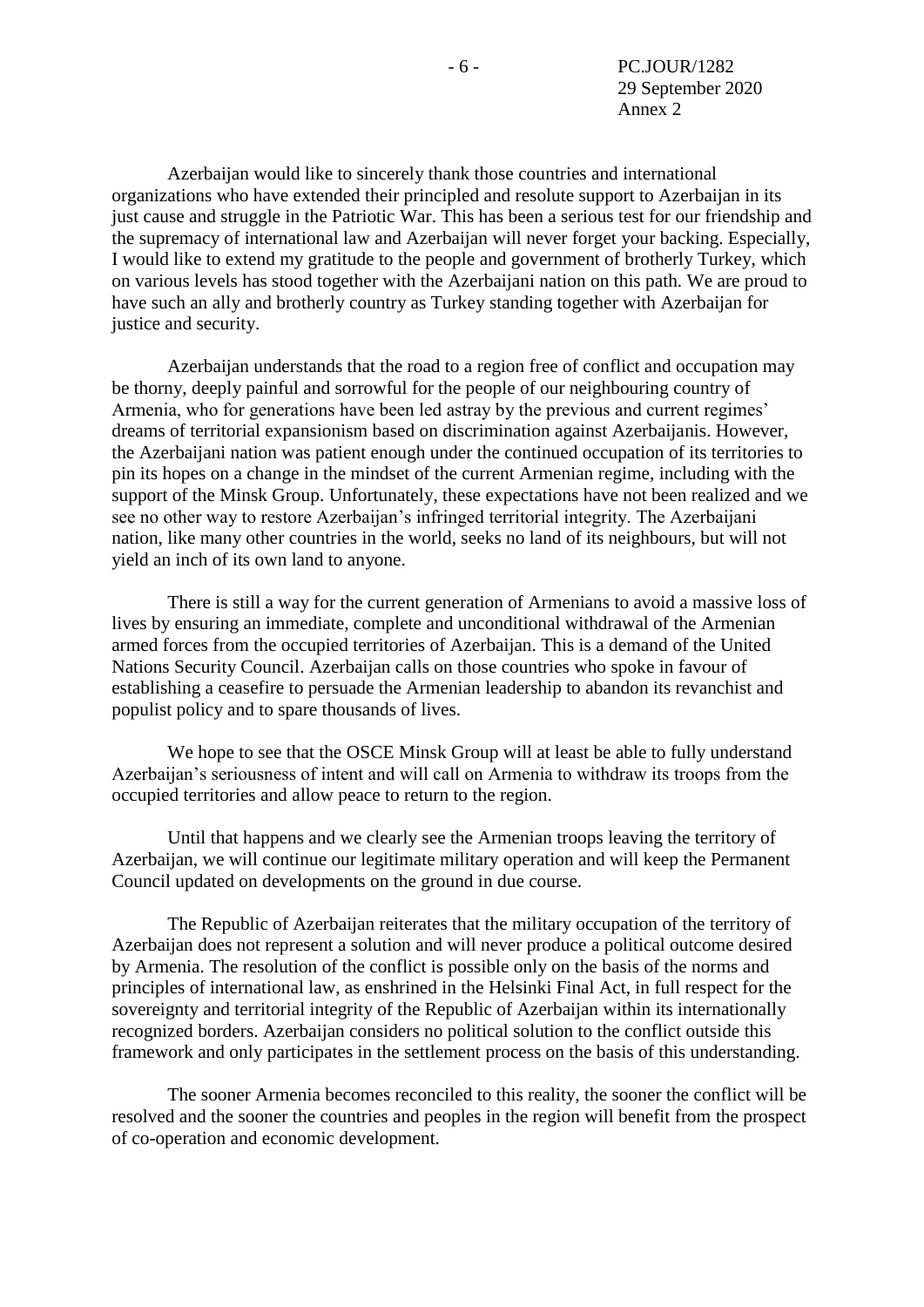I request that this statement be attached to the journal of the day.

Thank you, Mr. Chairperson.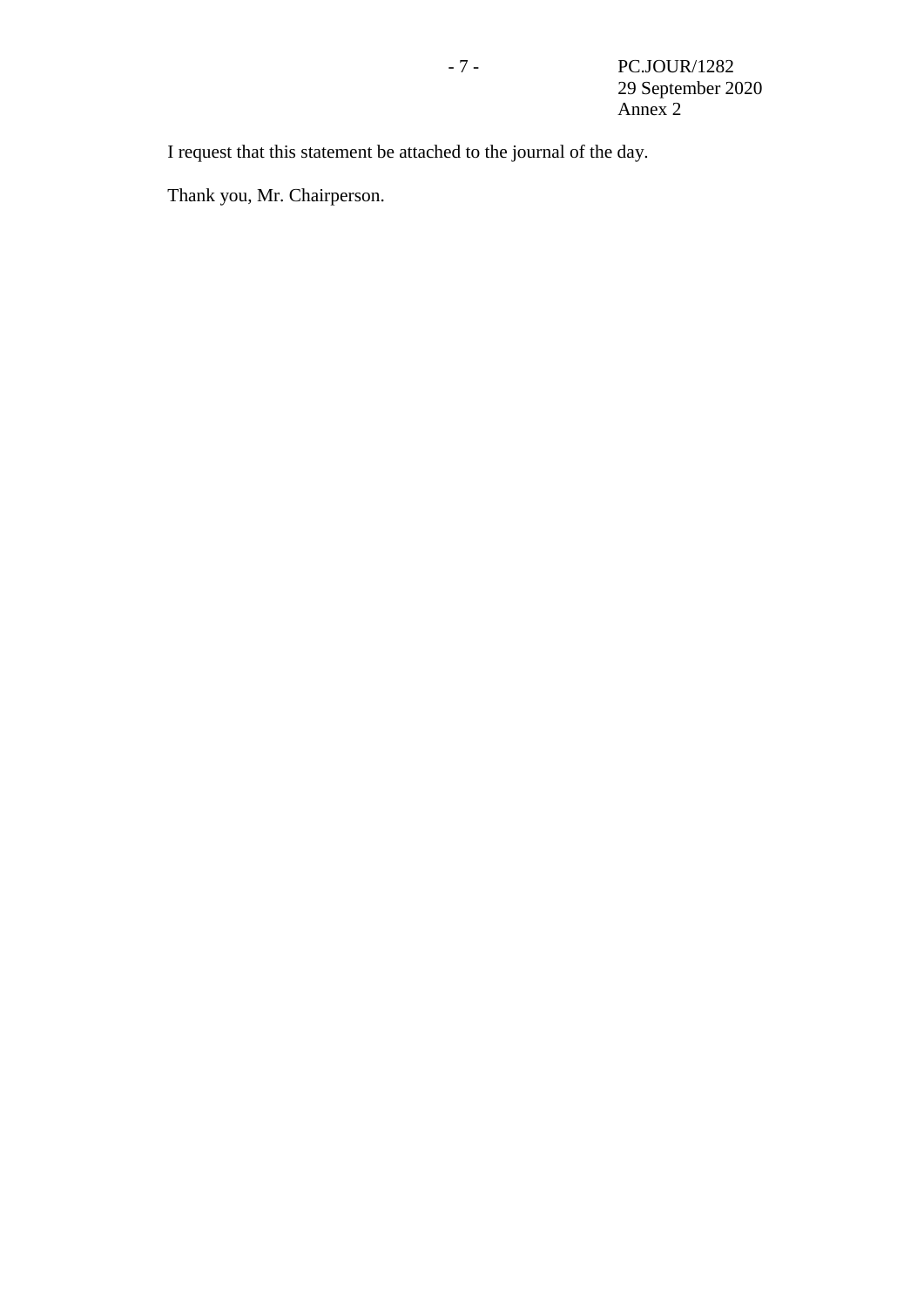

**Organization for Security and Co-operation in Europe** 29 September 2020<br>**Permanent Council** Annex 3 **Permanent Council** 

PC.JOUR/1282

Original: ENGLISH

**1282nd Plenary Meeting** PC Journal No. 1282, Agenda item 1

# **STATEMENT BY THE DELEGATION OF ARMENIA**

Mr. Chairperson,

I would like to thank the Albanian OSCE Chairmanship for convening this special meeting of the Permanent Council and also the Chairperson-in-Office for his statement on the aggression launched by Azerbaijan against the Republic of Artsakh. I would further like to thank the Personal Representative of the Chairperson-in-Office on the Conflict Dealt with by the OSCE Minsk Conference for the information he provided to the Council, although I believe that this information was not complete because of certain constraints faced by the Personal Representative and his team.

I also thank all those delegations that took the floor calling for an immediate stop to the violence and for restoration of the ceasefire regime.

Before addressing the current situation along the Line of Contact between the Republic of Artsakh and Azerbaijan, I would like to inform the participating States that this morning the Azerbaijani armed forces attacked the positions of Armenia's armed forces near the town of Vardenis in eastern Armenia, shelling the adjacent villages and settlements and also deploying their air force. A passenger bus was hit by an Azerbaijani unmanned aerial vehicle (UAV); civilian infrastructure was shelled. With the active encouragement and also the political and military support of Turkey, Azerbaijan has thus extended the geographical scope of the hostilities to the territory of the Republic of Armenia proper.

The situation we are facing today is one of a large-scale war. Civilian settlements civilian infrastructure are being shelled and bombarded in blatant violation of all norms and principles of humanitarian law. People are being killed and wounded.

#### Mr. Chairperson,

The large-scale military aggression of Azerbaijan against the Republic of Artsakh began early in the morning of 27 September. The Azerbaijani armed forces unleashed a massive offensive along the entire Line of Contact. The defensive facilities of the Artsakh Defence Army, civilian infrastructure and settlements, including the capital city of Stepanakert, came under heavy bombardment by tanks, helicopters, heavy artillery, UAVs and multiple rocket launchers, including launchers with a calibre of 300 mm and greater. Moreover, Turkish F-16 fighter jets – which were deployed in Azerbaijan under the pretext of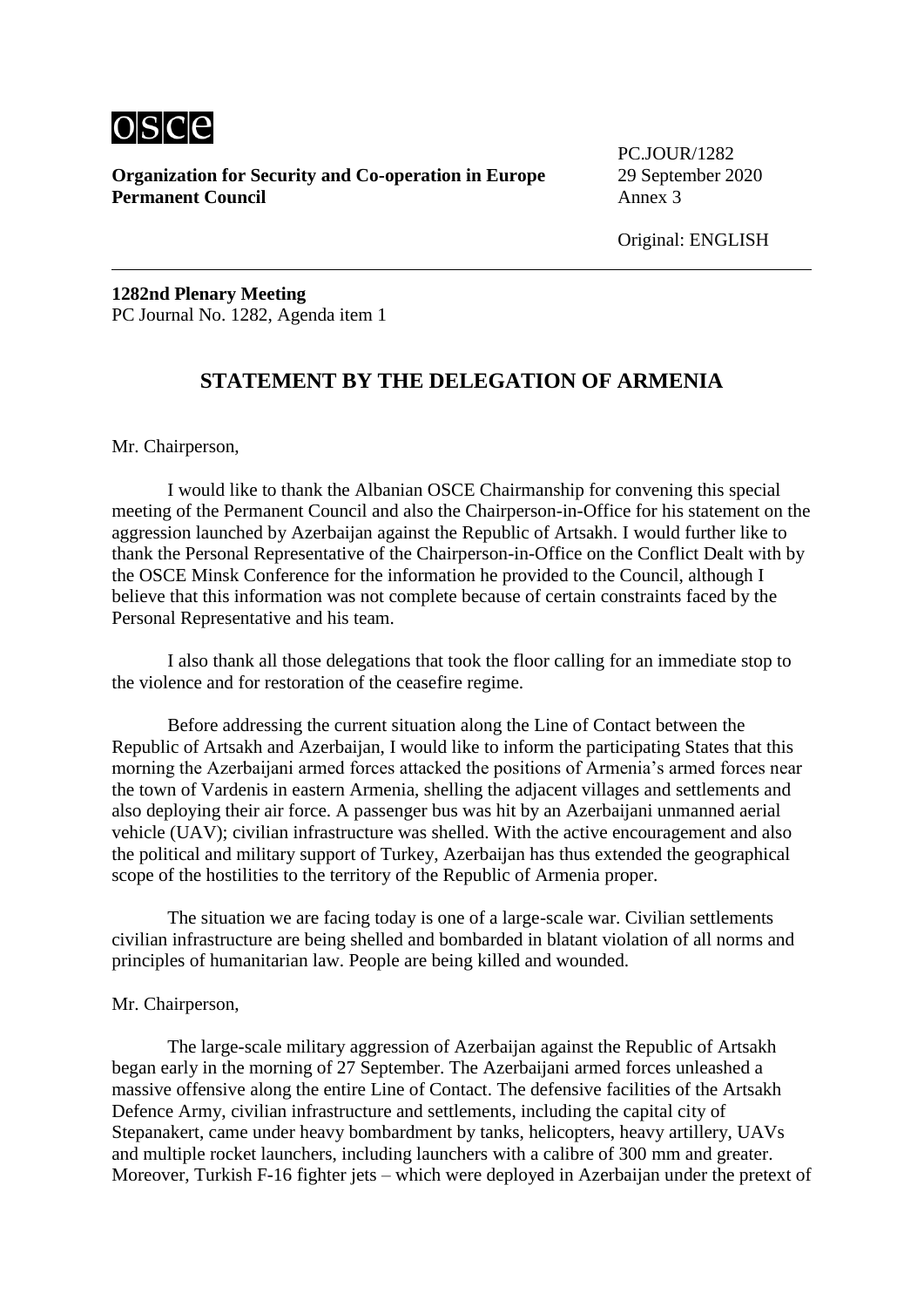joint large-scale military exercises following the Azerbaijani offensive of 12–16 July and remained there after the exercises ended – were spotted near the Line of Contact.

### Mr. Chairperson,

Azerbaijan has never made any secret of its strategic goal to resolve the Nagorno-Karabakh conflict by force, keeping the tension high along the Line of Contact and the Armenian-Azerbaijani State border. During and after the July offensive, the Turkish military presence in Azerbaijan began to grow, further stoking Azerbaijan's belligerent aspirations.

Even though Azerbaijan tries to portray its aggression as being "in response to Armenia's actions", there is ample evidence to the contrary. I would cite in this respect the decision by the Azerbaijani authorities to recall for "military training" reservists long discharged from active service, or to the fact that on 21 September, the Azerbaijani authorities started confiscating pickup vehicles from their owners for the needs of the army. Moreover, on 25 September, the Ministry of Defence of the Republic of Azerbaijan rejected the request by the Personal Representative of the Chairperson-in-Office to organize ceasefire monitoring along the Line of Contact.

All these facts prove beyond any doubt that Azerbaijan was getting ready for a military offensive, which it finally launched on 27 September. Moreover, no one at this meeting has so far been able to provide me with any logical explanation as to why Armenia or the Republic of Artsakh should have started the aggression. This is an existential struggle for the Armenian people both in Artsakh and in the Republic of Armenia and we are destined to prevail over the aggressors.

#### Mr. Chairperson,

The delegation of Armenia has on numerous occasions voiced its concerns about the destabilizing policy and actions of Turkey in the wider Middle East region in general and in the South Caucasus in particular. On 30 July, we raised the subject of Turkey's aggressive policy and military posturing as a destabilizing factor in the South Caucasus as a current issue at the 1277th plenary meeting of the Permanent Council.

At the meeting of 30 July, we also informed the participating States of, and expressed our deep concerns about, the joint military exercises conducted by Azerbaijan together with Turkey immediately after its military offensive against the north-eastern sector of Armenia's State border earlier that month. The exercises involved thousands of military personnel, hundreds of armoured combat vehicles, artillery and military aviation, including UAVs. We subsequently pointed out that Turkish military personnel and equipment had remained stationed in Azerbaijan after the conclusion of these exercises.

It is well known that Turkey has been supporting Azerbaijan in the context of Nagorno-Karabakh conflict since the 1990s, when it imposed a land blockade on the Republic of Armenia. However, Turkey's support for Azerbaijani aggression has changed in nature: it is now characterized by a direct Turkish military presence on the ground. We firmly believe that Turkey has fanned militaristic sentiment in Azerbaijan and, in particular, that it has instigated the current aggression through its bellicose rhetoric and is providing technical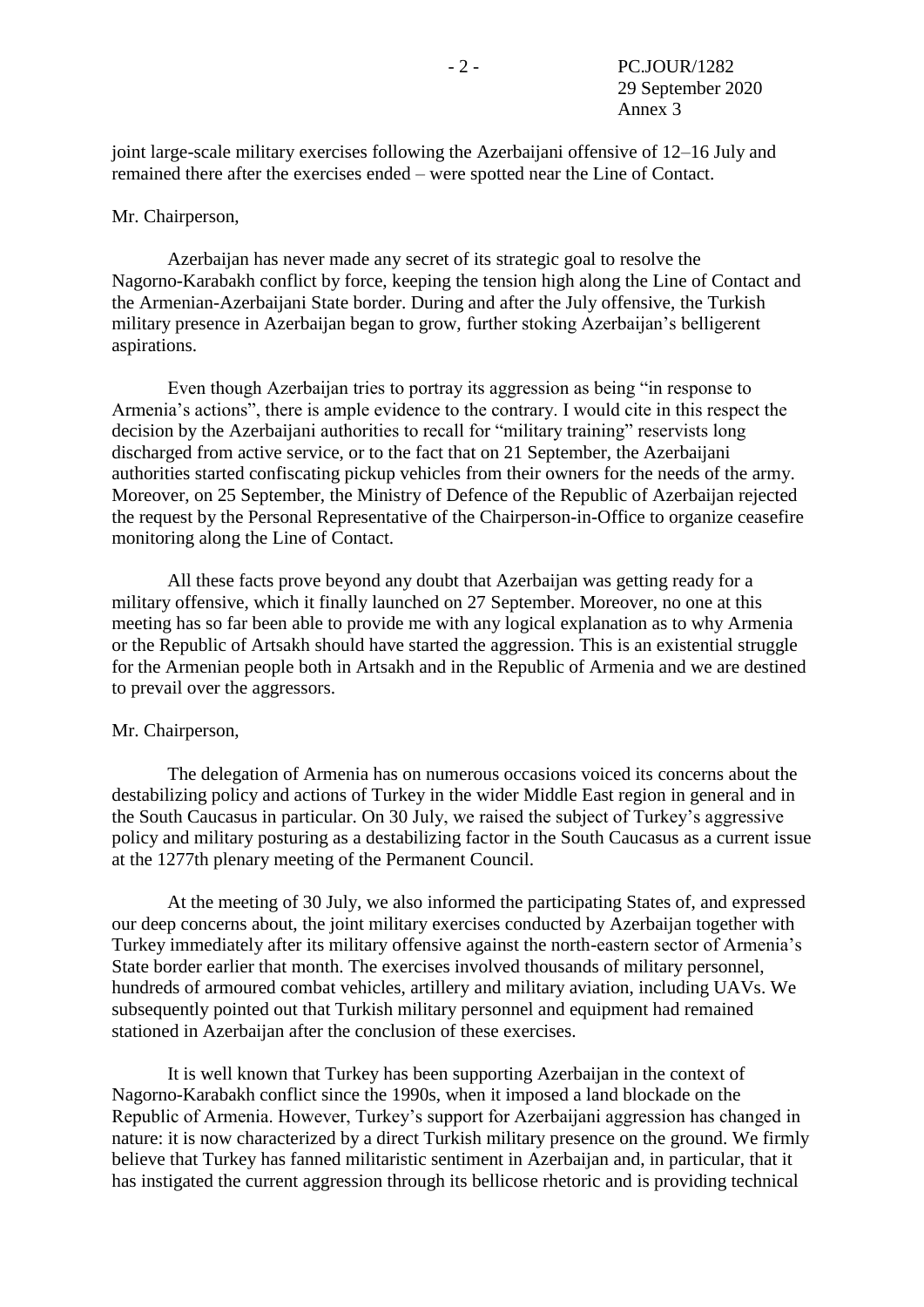and military support: for example, the Azerbaijani armed forces are fighting using Turkish weapons, including UAVs and warplanes.

After the start of the current Azerbaijani large-scale military offensive against Nagorno-Karabakh, Turkey once again assured Azerbaijan of its unreserved political and military support.

In terms of political backing, on 27 September, shortly after the first attacks, the President of Turkey, Recep Tayyip Erdoğan, issued a statement addressed to his Azerbaijani counterpart, Ilham Aliyev, in which he expressed Turkey's unilateral support for Azerbaijan based on the concept of "one nation,two States". President Erdoğan went even further by claiming that Armenia was the main threat to the peace and security of the region. These statements coming from the leader of a State that is either involved militarily on the territory of its neighbours or threatens the legitimate interests of other States is grotesquely cynical, to say the least.

Furthermore, the Minister for Foreign Affairs of Turkey, Mevlüt Çavuşoğlu, stated that Turkey was ready to support Azerbaijan not only at the negotiating table but also on the battlefield. One of President Erdoğan's senior advisers, Ilnur Cervik, assured the Azerbaijani Government of Turkey's support no matter how far it went, insisting that Azerbaijan was free to act as it wished. The deputy chairman of Turkey's ruling Justice and Development Party, Numan Kurtulmuş, stressed that Turkey perceived Azerbaijan's problems as its own: "Armenia is engaged in provocations. We regard the attacks on Azerbaijan as an attack on Turkey." He then added: "We will do everything to help brotherly Azerbaijan. In the end, it will win its struggle."

As for the military assistance, on 27 September, two military airplanes of Turkey and Azerbaijan carried out at least six flights transferring military cargo. Four flights were conducted by a Turkish Airbus A400M-180, and two by an Azerbaijani Ilyushin IL-76TD. Additionally, another Ilyushin aircraft (IL-76TD-90VD), in this case belonging to the Azerbaijani company Silk Way Airlines, carried out a cargo flight between Turkey, Israel and Azerbaijan.

Moreover, there have been persistent credible reports of Syrian foreign terrorist fighters being recruited by Turkey and its local affiliates for deployment in Azerbaijan. This has not come as a surprise, since it is a tactic that Turkey has already used in Libya. Some 4,000 such fighters recruited to fight against Armenia and Artsakh are reported to have been sent by Turkey to Azerbaijan by 23 September. Already yesterday a number of international media outlets covered this matter. Not surprisingly, the only countries denying these reports are Turkey and Azerbaijan.

Turkey also provides full political and propaganda support to Azerbaijan at the highest level. In early September, Turkey and Azerbaijan agreed to establish a joint media platform aimed at exchanging news, specialists and opinions, and also at helping to promote both countries worldwide through social media. Ironically, since 27 September, when Azerbaijan launched its large-scale aggression against Artsakh, all social media in Azerbaijan have been blocked. The Azerbaijani population can thus not receive any reliable information.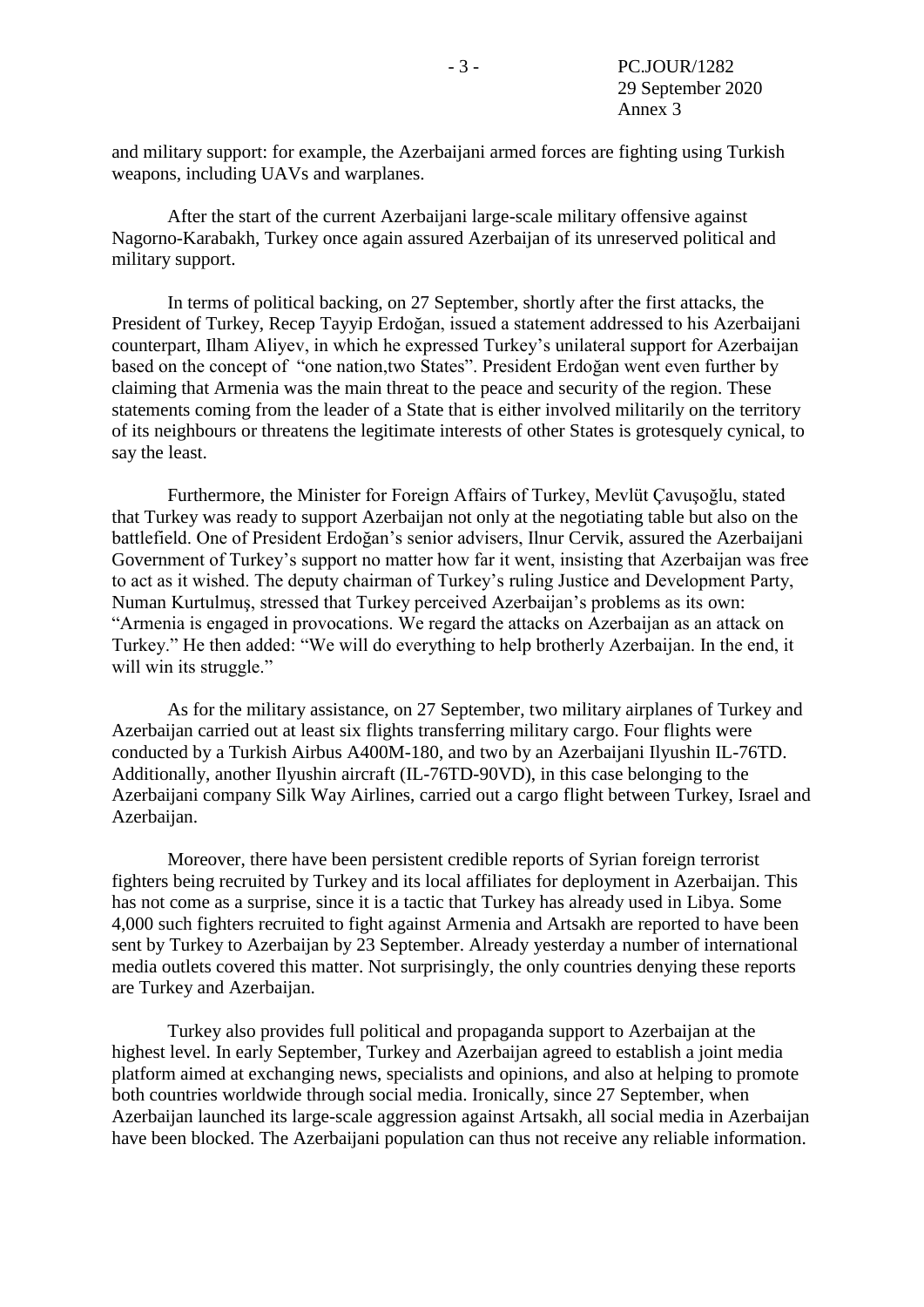Turkey's stance does not surprise us. That country's sentiments towards Armenia and the Armenian people are no secret to anyone, whether at this meeting or in the wider world for that matter. The statement just delivered by the Permanent Representative of Turkey goes to show that when Turkish officials speak about values and morality they discredit those notions.

Turkey, which a century ago annihilated the Armenian people in their historical homeland – a crime against humanity that it continues to deny to this day – now supports Azerbaijan in every possible way to perpetrate a similar genocidal act in the South Caucasus.

Ever since the July offensive – though even before then – and more so now, Turkish involvement in Azerbaijan's military actions has been plain for everyone to see. Turkey is using the Nagorno-Karabakh conflict as a pretext to project its influence into the region and beyond – specifically to transform the South Caucasus into a zone of its exclusive political and military influence. This approach fits perfectly in the grand strategy or, I should say, the grand dream of Turkish President Erdoğan, who wishes to revive the Ottoman Empire. The war being waged in Artsakh today is the return of the ghost of that empire, which 105 years ago planned and carried out the Armenian Genocide. Under no circumstances can we allow this monstrous crime to be repeated.

### Dear Colleagues,

A few minutes ago, the Ministry of Defence of Armenia reported that a Turkish F-16 fighter jet has attacked an Armenian SU-25 jet within the airspace of Armenia, thus escalating the conflict to a new level. The combat engagement of an aircraft belonging to Turkey, a NATO member, against Armenia's sovereign territory attests to Turkey's high level of irresponsibility and to that country's true nature.

Turkey should immediately withdraw its military from Azerbaijan, including its air force. We think it is high time for the international community to reconsider its policy of appeasement and take the necessary measures so as to firmly dissuade Turkey from pursuing its destructive course. If the international community fails to act decisively now, we will soon reach the point of no return.

#### Mr. Chairperson,

Armenia has been and remains a staunch supporter of the mandate and activities of the Co-Chairs of the OSCE Minsk Group and of the Personal Representative of the Chairperson-in-Office, which are aimed to assisting the parties in finding a peaceful solution to the Nagorno-Karabakh conflict.

We have taken note of the recent statement issued by the Co-Chairs on 27 September, in which they "strongly condemn[ed] the use of force" and called to the sides "to cease hostilities immediately" and "to take all necessary measures to stabilize the situation on the ground". The latest aggression by Azerbaijan against Artsakh and Armenia constitutes a grave violation of the 1994–1995 trilateral ceasefire agreements and other commitments. For the benefit of the Azerbaijani delegation, I should underline once again that the ceasefire agreements were signed between Nagorno-Karabakh, Azerbaijan and Armenia. This is something that Azerbaijan should always bear in mind. However, instead of reconsidering its